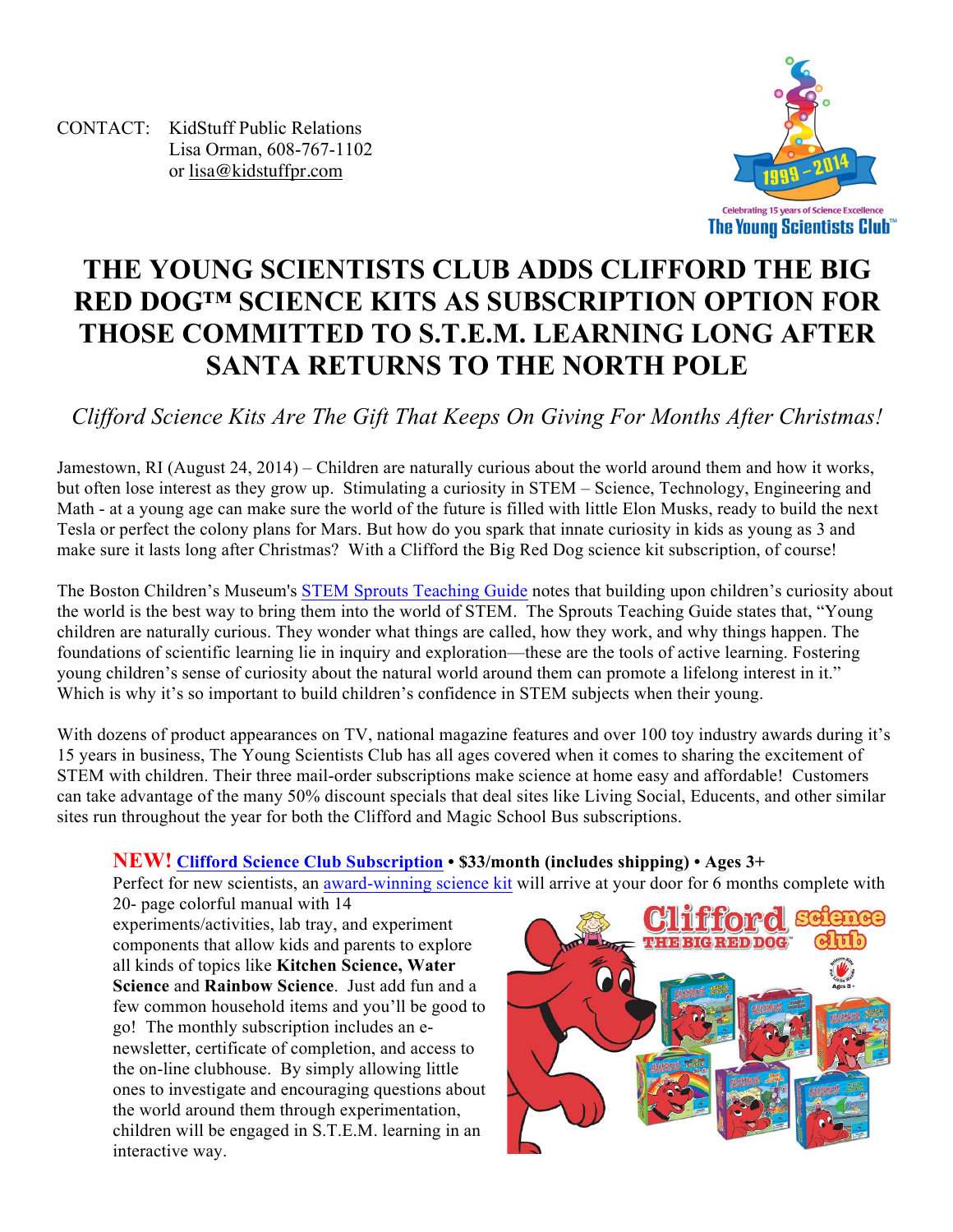## **The Magic School Bus Science Club Subscription • \$19.99/month (includes shipping) • Ages 5+**



As children get older, science kits from The Young Scientists Club age with them! Ms. Frizzle and her students will take children for a magical ride each month when they receive an award-winning science kit in the mail. Each hands-on science kit comes with supplies and a 12 colorful manual that includes a parent guide. The 12 fun and educational topics include Magnets, Acids/Bases, Water, Bacteria/Fungi, Air, Volcanoes, Fossils, Weather Station, Light/Rainbows/Mirrors, Stars/Planets, and Liquids/Solids/Gases. The monthly subscription includes an e-newsletter, certificate of completion, and access to the on-line clubhouse.

#### **The Young Scientists Club Subscription • \$16.94/month (includes shipping) • Ages 5+**

When kids outgrow their beloved childhood characters, but not their love of science. The Young Scientists

Club steps in with their own branded kits where kids, along with Celsius the Science Bug, explore topics like **Magnets**, **Capillary Action** and **Bones and Muscle.** These amazing kits have received recognition from likes of National Parenting Center and Learning Magazine, making them some of the hottest items among home schooling parents. And why not, when they ship with fun materials like an owl pellet, chromatography paper and brine shrimp! This subscription program has 36 different kits in the program, is curriculum based, manuals are between 8-16 pages, and the kit order can be customized.





In today's global economy, students who excel in S.T.E.M. subjects - science, technology, engineering and math -- will be the leaders of tomorrow's innovations and ingenuity. Even the White House encourages youngsters, especially girls, to immerse themselves in these fields. President Obama has often said that winners of science and engineering fairs should be celebrated like NCAA champions! Even so, if you prefer to select your science kit in person, The Young Scientists Club also offers kits at specialty retailers that afford kids the opportunity to dive in deep on a particular subject. New kits for 2014 include:

- **The Magic School Bus Math Explosion (Ages 5+ \$29.99)**
- **The Magic School Bus Engineering Lab (Ages 5+ \$39.99)**
- **Clifford Animal Science (Ages 3+ \$19.99**
- **Clifford Food Science (Ages 3+ \$19.99)**

Discover the entire line of science games and kits created for young minds at www.TheYoungScientistsClub.com. While online, click on the various videos of Ms. Frizzle and Clifford exploring current science kits. A library of TV clips (*TODAY Show*, *Good Morning Texas*) shows consumers just what is inside the box. School/group packs, fundraising programs and the award-winning monthly subscription programs are all showcased on the site's home page.

## **ABOUT THE YOUNG SCIENTISTS CLUB**

Esther Novis, a mother of five and a former Harvard-trained biologist, started The Young Scientists Club 15 years ago as a summer science camp for her then 5-year-old son. Friends from other parts of the country told Novis they wanted to duplicate her concept and the idea for a science subscription service was born! The subscription kits are now mailed monthly to thousands of children around the world and the company's retail kits are sold in hundreds of specialty stores. In addition to developing new products for The Young Scientists Club, this wise mom has many years of experience teaching at Phillips Academy, Andover and has written the science column for Parents Magazine